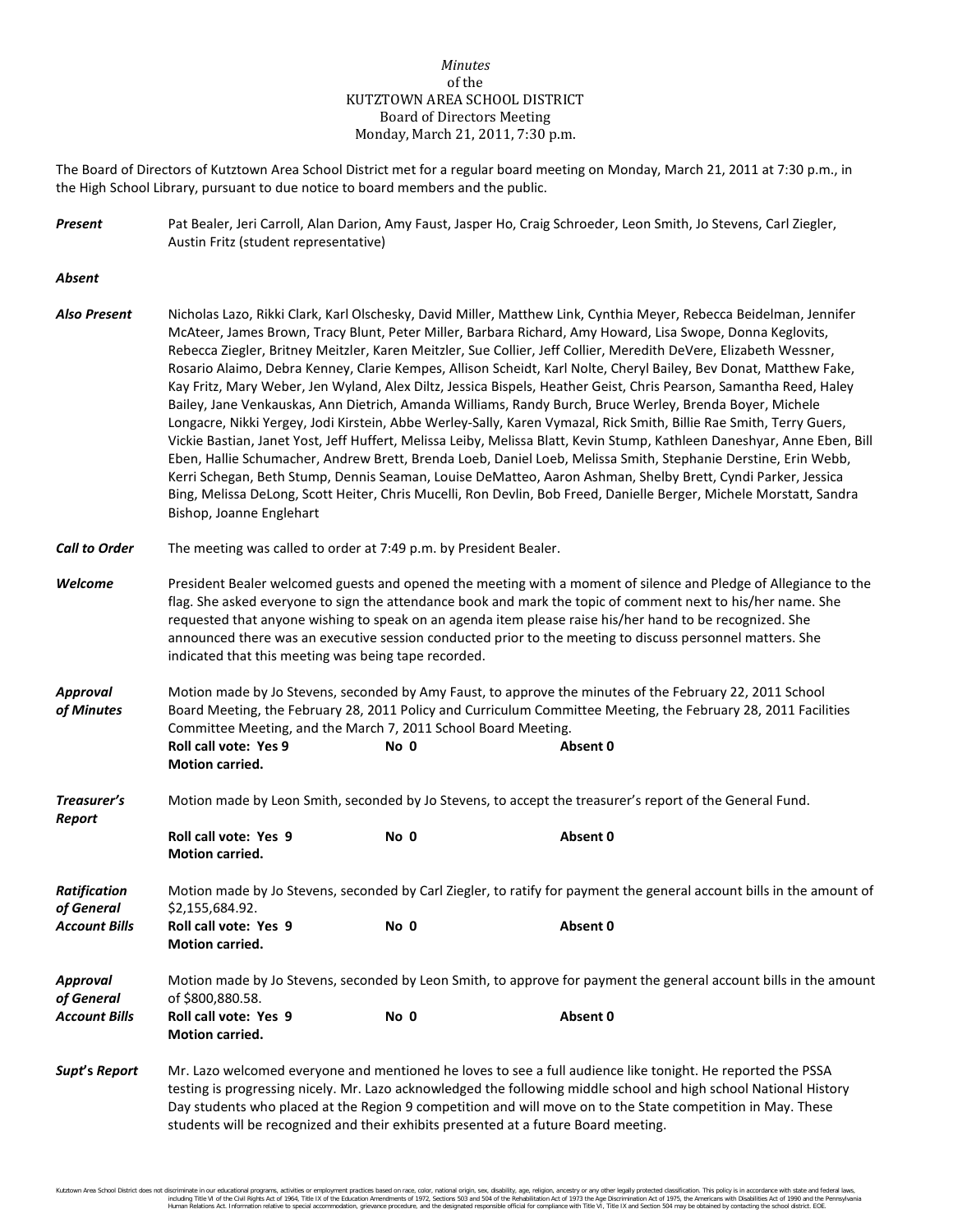# **JUNIOR GROUP EXHIBIT**

**First** – Colton Cutlip, Kayla Graff, Abigail Makovsky, and Tina O'Donnell with *Domestic Terrorists or Policitical Activists?: The Paxton Riots and Pamphlet War Embody the Struggle of Colonial America.* **Second** – Scott Entriken, Trinity Hamm, and Emily Reiss with *An Engineering Epic: How the Alaska Highway Bridged American-Canadian Diplomacy and Fueled the Nation's Racial Debate.*

#### **SENIOR GROUP DOCUMENTARY**

**First** – David Pearson and Jake Fegely with *The Atomic Bomb: Unleashing America's Arsenal of Controversy.*

## **SENIOR GROUP EXHIBIT**

**First** – Andrew Shrawder and Carolyn Wasser with *Power's Tribute to Reason: The Nuremberg Trials' Impact on International Jurisprudence.* **Second** – Kayla Smith and Rachel Stump with *America's Cat and Mouse Game with Iran: 444 Days of Failed Diplomacy.*

### **SENIOR INDIVIDUAL PERFORMANCE**

**Third** – Erica Yurvati with *A Fundamental Right: Griswold vs. Connecticut Stirs a Debate of Privacy.*

## **SENIOR PAPER**

**Second** – Austin Fritz with *New Deal or Raw Deal?: The Indian Reorganization Act Revives an Age-Old Debate.*

| Committee<br><b>Reports</b> | <b>EIT</b><br>No report.<br>Pat Bealer                                                                                                                                                                                                                                                                                                                                                                                                                                                                                                                                                                                                                                                                                                                                                                                                                                                                                                                                                                                                                                                                                                                                                                              |                                                                                                                                                                                                                                                                                                   |  |  |  |  |
|-----------------------------|---------------------------------------------------------------------------------------------------------------------------------------------------------------------------------------------------------------------------------------------------------------------------------------------------------------------------------------------------------------------------------------------------------------------------------------------------------------------------------------------------------------------------------------------------------------------------------------------------------------------------------------------------------------------------------------------------------------------------------------------------------------------------------------------------------------------------------------------------------------------------------------------------------------------------------------------------------------------------------------------------------------------------------------------------------------------------------------------------------------------------------------------------------------------------------------------------------------------|---------------------------------------------------------------------------------------------------------------------------------------------------------------------------------------------------------------------------------------------------------------------------------------------------|--|--|--|--|
|                             | <b>BCTC</b><br>Craig<br>Schroeder                                                                                                                                                                                                                                                                                                                                                                                                                                                                                                                                                                                                                                                                                                                                                                                                                                                                                                                                                                                                                                                                                                                                                                                   | Mr. Schroeder reported the committee discussed the 2011-2012 preliminary budget, and is working to<br>balance the budget.                                                                                                                                                                         |  |  |  |  |
|                             | <b>ECC</b><br>Jo Stevens                                                                                                                                                                                                                                                                                                                                                                                                                                                                                                                                                                                                                                                                                                                                                                                                                                                                                                                                                                                                                                                                                                                                                                                            | Mrs. Stevens reported the committee received the number of participants in spring sports, which<br>remained mostly consistent with previous years. However, some sports' participation has decreased. The<br>committee also had a discussion on the wrestling program with the wrestling coaches. |  |  |  |  |
|                             | <b>BCIU</b><br>Carl Ziegler                                                                                                                                                                                                                                                                                                                                                                                                                                                                                                                                                                                                                                                                                                                                                                                                                                                                                                                                                                                                                                                                                                                                                                                         | Mr. Ziegler reported the committee had the opportunity to visit and tour the new transportation<br>center on Route 61. The committee also appointed Jill Hackman as the new Assistant Executive Director to<br>replace Mr. Kita upon retirement.                                                  |  |  |  |  |
|                             | <b>PSBA</b><br>Pat Bealer                                                                                                                                                                                                                                                                                                                                                                                                                                                                                                                                                                                                                                                                                                                                                                                                                                                                                                                                                                                                                                                                                                                                                                                           | Mrs. Bealer reported there is a lag in the Keystone Exams which will be delayed. Mrs. Bealer also<br>mentioned the PA Department of Education's website has a 4-year cohort on student progress.                                                                                                  |  |  |  |  |
|                             | <b>Student</b><br>Al Darion                                                                                                                                                                                                                                                                                                                                                                                                                                                                                                                                                                                                                                                                                                                                                                                                                                                                                                                                                                                                                                                                                                                                                                                         | Dr. Darion reported the Keystone Exams are still impending, and they will not yet be a graduation<br>Achievement requirement by the state, but the exams will still be administered. The committee also received a<br>PVAAS presentation by Tracy Blunt.                                          |  |  |  |  |
| Personnel                   | Motion made by Amy Faust, seconded by Jo Stevens, to approve the following personnel items:<br>The acceptance of the resignation, due to retirement, of Joseph F. Windish as a custodian at Greenwich-<br>1.<br>Lenhartsville Elementary School, effective June 30, 2011.<br>The acceptance of the removal of Zachary J. Kisslinger as a volunteer wrestling coach.<br>2.<br>The acceptance of the resignation of Melissa A. Ziegler as a part-time lunchroom monitor at the middle school,<br>3.<br>effective March 26, 2011.<br>The approval of Patrick K. Fenstermacher as a volunteer volleyball coach for the 2010-2011 school year.<br>4.<br>The approval of Laura A. Sohmer as a volunteer track and field coach for the 2010-2011 school year.<br>5.<br>The approval of Lori A. Werley as a substitute secretary for the 2010-2011 school year, effective March 22, 2011,<br>6.<br>at her current hourly rate.<br>The approval of Deborah J. Kulp as a substitute cafeteria employee for the 2010-2011 school year, effective<br>7.<br>March 22, 2011, at the approved substitute cafeteria employee rate of \$8.50 per hour.<br><b>Roll call vote: Yes 9</b><br>No 0<br>Absent 0<br><b>Motion carried.</b> |                                                                                                                                                                                                                                                                                                   |  |  |  |  |
|                             | All Personnel were Approved Pending the District's Receipt of All Mandated Credentials                                                                                                                                                                                                                                                                                                                                                                                                                                                                                                                                                                                                                                                                                                                                                                                                                                                                                                                                                                                                                                                                                                                              |                                                                                                                                                                                                                                                                                                   |  |  |  |  |